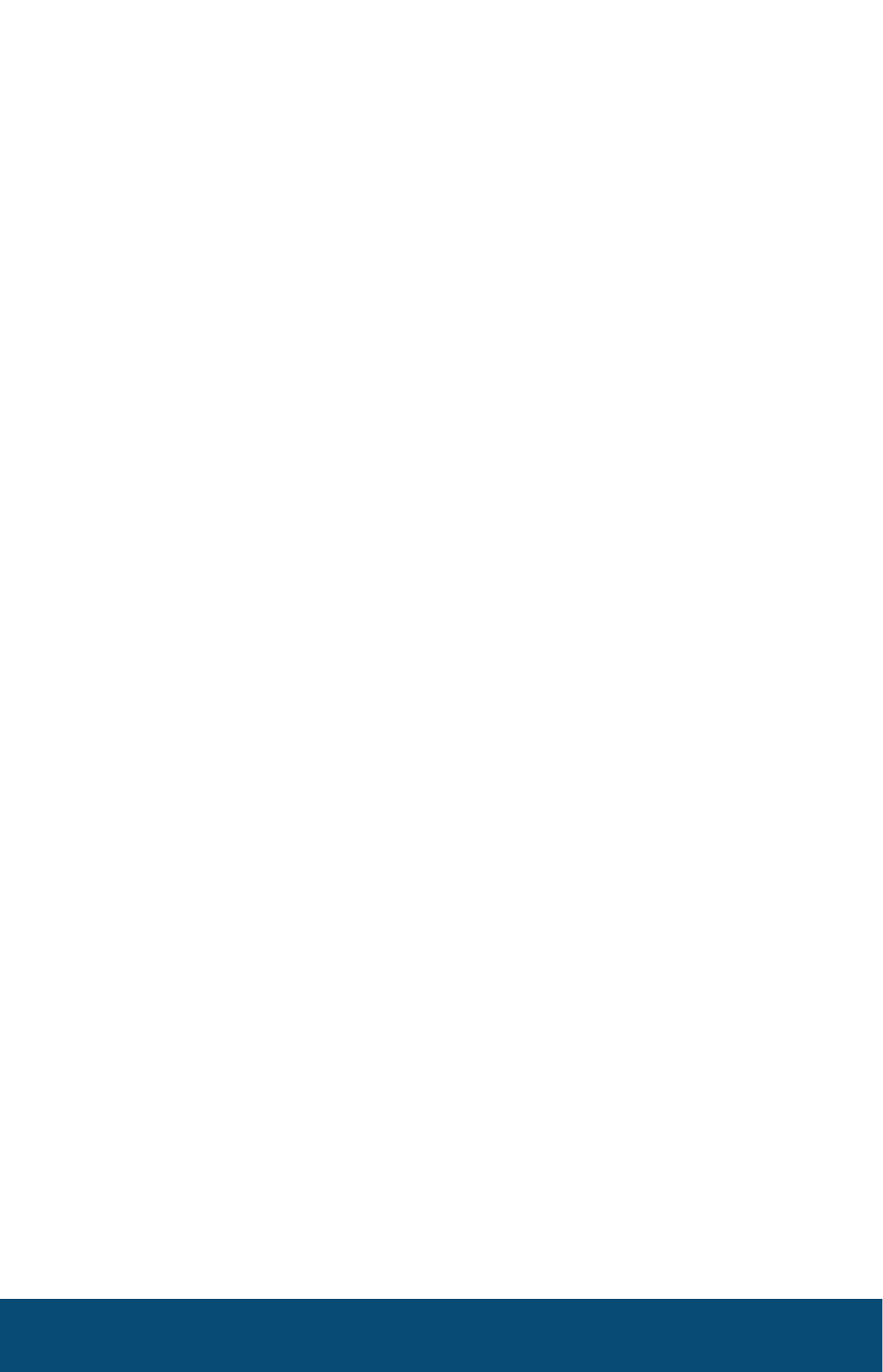## **CONTENTS**

| VOLUME CONTROL 6                                               |  |
|----------------------------------------------------------------|--|
|                                                                |  |
|                                                                |  |
| SERVICE & WARRANTY-77 AMERICAN CONTROL AND SERVICE & WARRANTY- |  |
|                                                                |  |
|                                                                |  |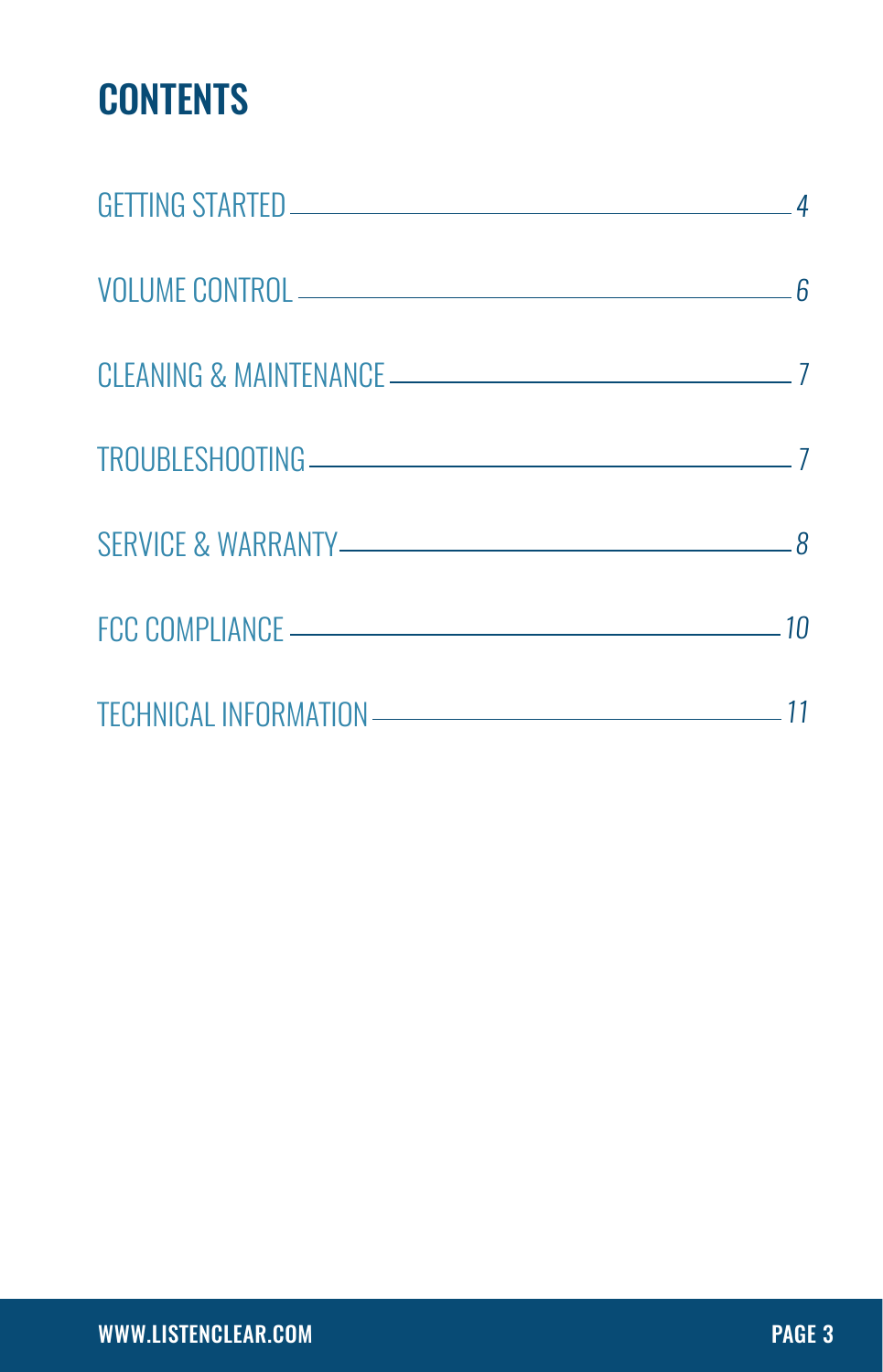## GETTING STARTED

Please read through this guide for proper installation instructions and helpful troubleshooting tips.

#### *HOW TO INSTALL*

To setup your TV Streamer for your ListenClear Premier wireless hearing aids please follow these steps carefully.

- 1. Remove the new TV Streamer box and cables from the packaging. Installation requires connecting the TV Streamer to a power outlet, and connecting the TV Streamer to a TV.
	- a. Select the **Analog** or **Digital** audio cable that is compatible with the TV, and insert cable into the matching port on the backside of the TV Streamer. The TV Streamer connection ports are labeled for each type of cable.

**NOTE:** *The preferred method of setup is to use the Analog audio cable as it requires the least amount of steps to ensure compatibility with your TV and Home Theater setup.*

**NOTE:** *As part of packaging, the Digital cable has plastic protective coverings on the tips which must be removed in order for the cable to be inserted into the TV Streamer and the TV.*

b. Insert the **Power** cable into the port on the backside of the TV Streamer.

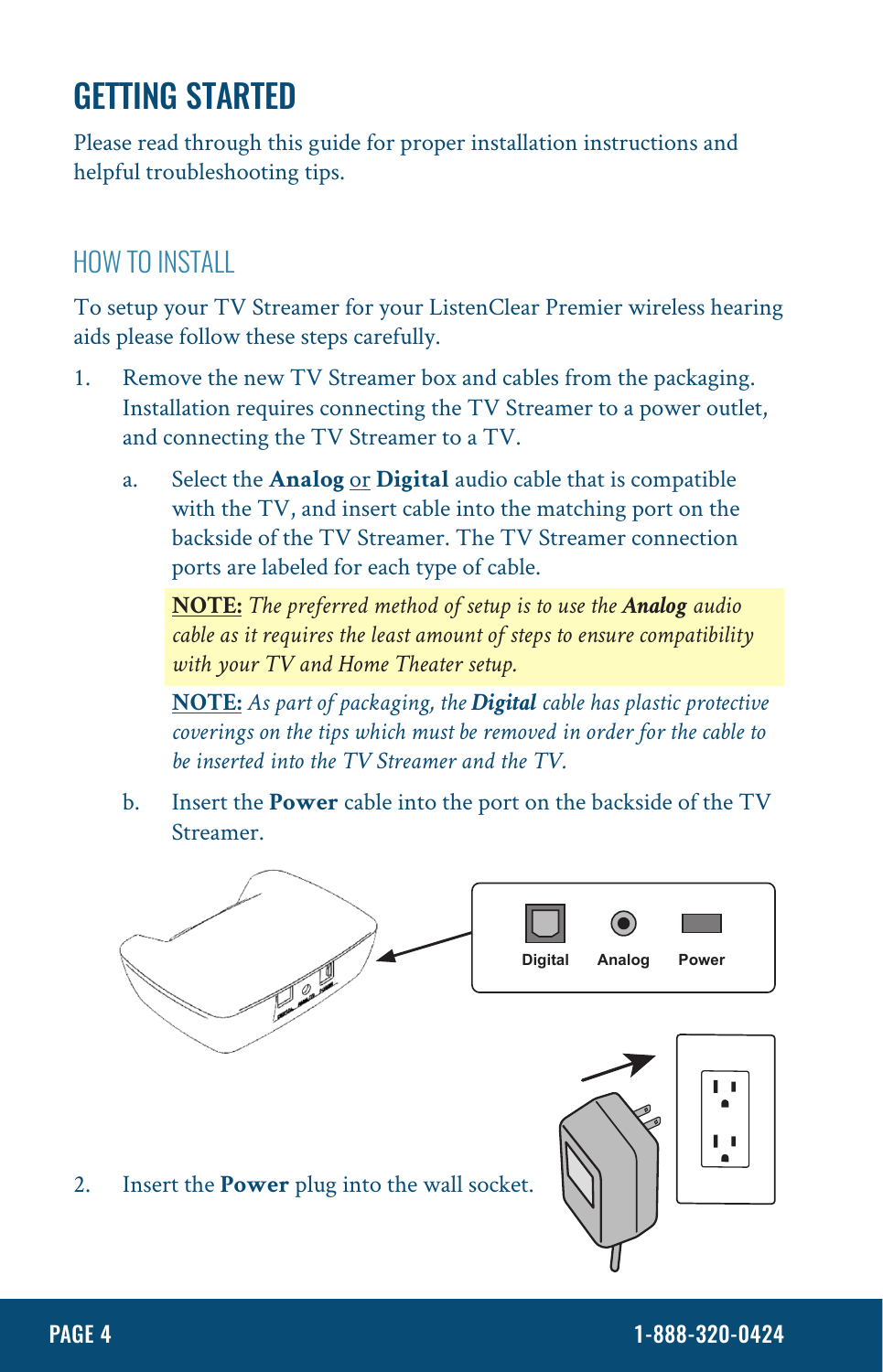3. Insert the other end of the audio cable into the audio output on the back of your television. Again, this is dependent on the Digital or Analog cable that is compatible with the TV.



• Once connected to power and a TV audio signal, the TV Streamer's blue light indicates that it is ready to stream.



- 4. Turn the television ON.
- 5. Place hearing aids into the TV Streamer program through **one of these three options:**
	- Press the push button on the hearing aid until it enters the TV Streamer program.
	- Select the TV Streamer icon/button on the mobile application.
	- Press the TV Streamer button on the remote.





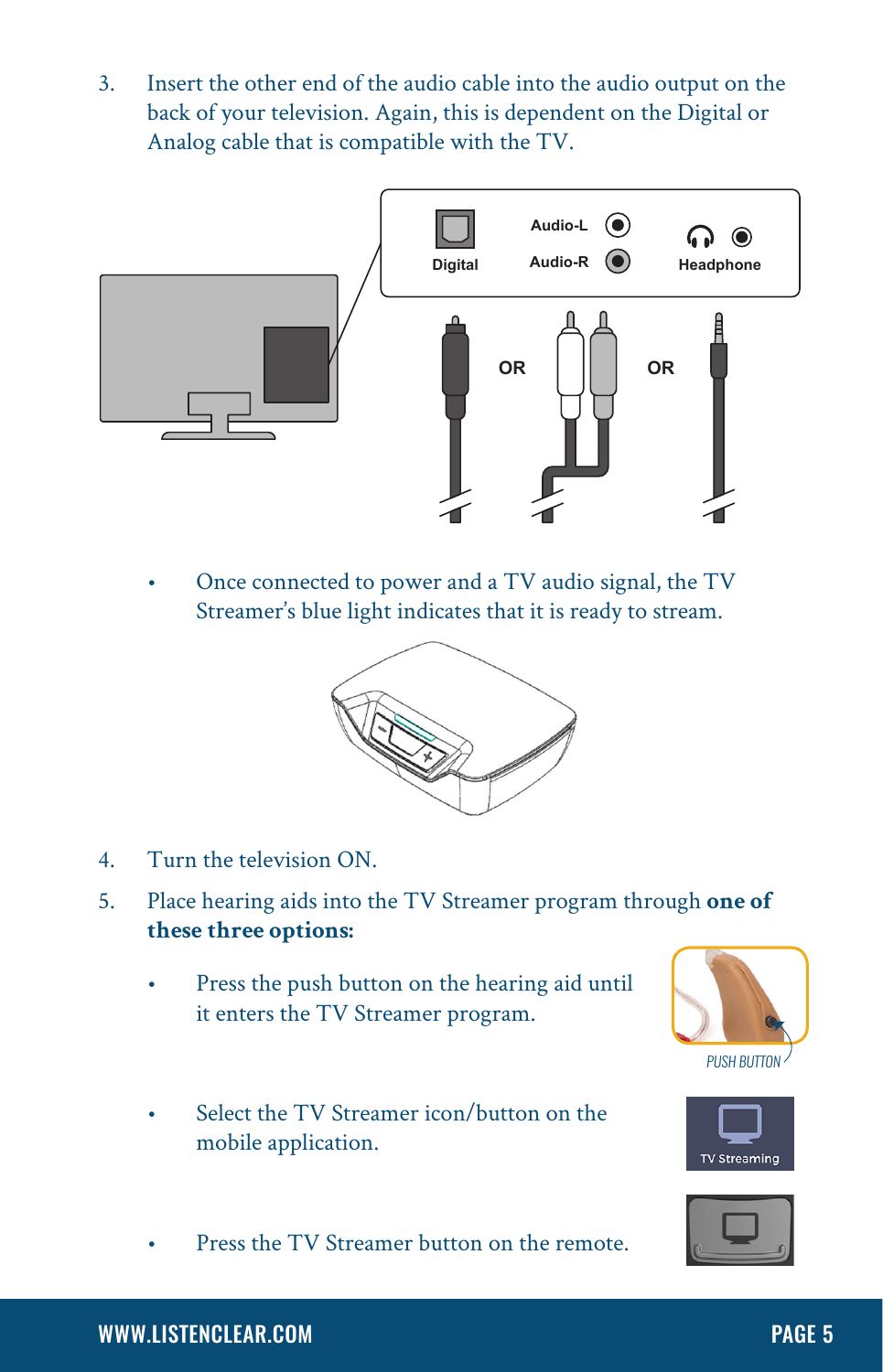6. The audio signal will be streaming from the TV Streamer direct to the hearing aids. **A stable streaming signal is typical within a 20 foot range of the TV Streamer.**



**7. Congratulations!** Your hearing aids are now connected to the TV Streamer.

## VOLUME CONTROL

Press the **Volume Down** (-) or **Volume Up** (+) button on the front of your TV Streamer to adjust the TV volume level broadcast to your hearing aids.



TV volume in your hearing aids can also be adjusted using the **mobile application** or **remote.**

- To adjust TV volume using the **mobile application,** simply tap the "TV Streamer" icon/button in the app, and then use the volume slider on the Volume Screen to adjust.
- To adjust TV volume using the **remote**, simply press the "TV Streamer" button on the remote, and then use the volume buttons on the remote to adjust.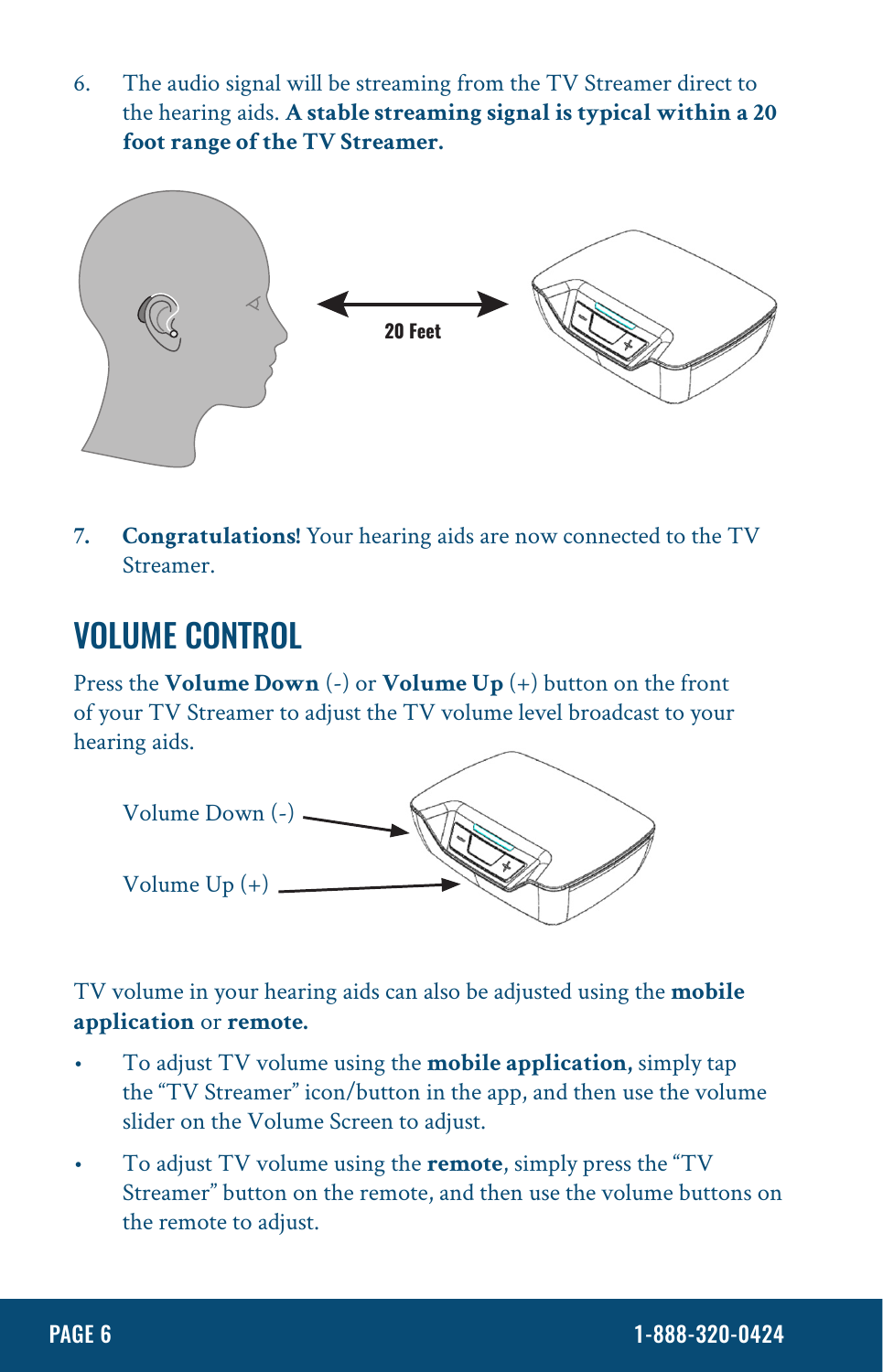## CLEANING & MAINTENANCE

The TV Streamer has been designed to give you years of dependable service. To ensure the utmost in performance, follow these guidelines in caring for your transmitter:

- 1. To clean, wipe with a soft cloth slightly dampened in a mild soapand-water solution.
- 2. Do not immerse in water or other liquid
- 3. Avoid dropping or knocking the unit.
- 4. Do not clean with harsh chemicals, cleaning solvents or abrasive detergents.

## TROUBLESHOOTING

Device not working properly? Take a look at the table below for possible solutions. If you've tried troubleshooting with our DIY Problem-Solving Guide and the problem hasn't been fixed, do not attempt to take your TV Streamer apart or do anything more, as you may terminate your warranty. Simply contact ListenClear Customer Service for assistance and we'll get you back up and running as fast as we can:

888-320-0424 (Monday – Friday, 8:45am – 7:00pm EST).

## *DIY PROBLEM SOLVING GUIDE*

| <b>CAUSE</b>                                        | POSSIBLE REMEDY                                                                                                                                                                                                                                                                 |
|-----------------------------------------------------|---------------------------------------------------------------------------------------------------------------------------------------------------------------------------------------------------------------------------------------------------------------------------------|
| Not turned on                                       | Make sure the power cord is connected to a good power<br>source.                                                                                                                                                                                                                |
| No audio signal<br>from the TV                      | Refer to the installation instructions for proper installation.<br>A blue light indicates that an audio signal is being broadcast.<br>NOTE: The TV Streamer works best with 2-channel<br>stereo (PCM) and is not compatible with Dolby or DTS<br>(Surround Sound) audio signal. |
| Low volume                                          | Check for a blue light on the TV Streamer to indicate that an<br>audio signal is being broadcast, and then press the Volume Up<br>button on the TV Streamer for the desired volume.                                                                                             |
| Hearing aids are not in the<br>TV Streaming program | Either press the push button on the hearing aids, use the<br>mobile app, or the remote to change the hearing aid program<br>to TV Streaming.                                                                                                                                    |

#### NO SOUND OR NOT LOUD ENOUGH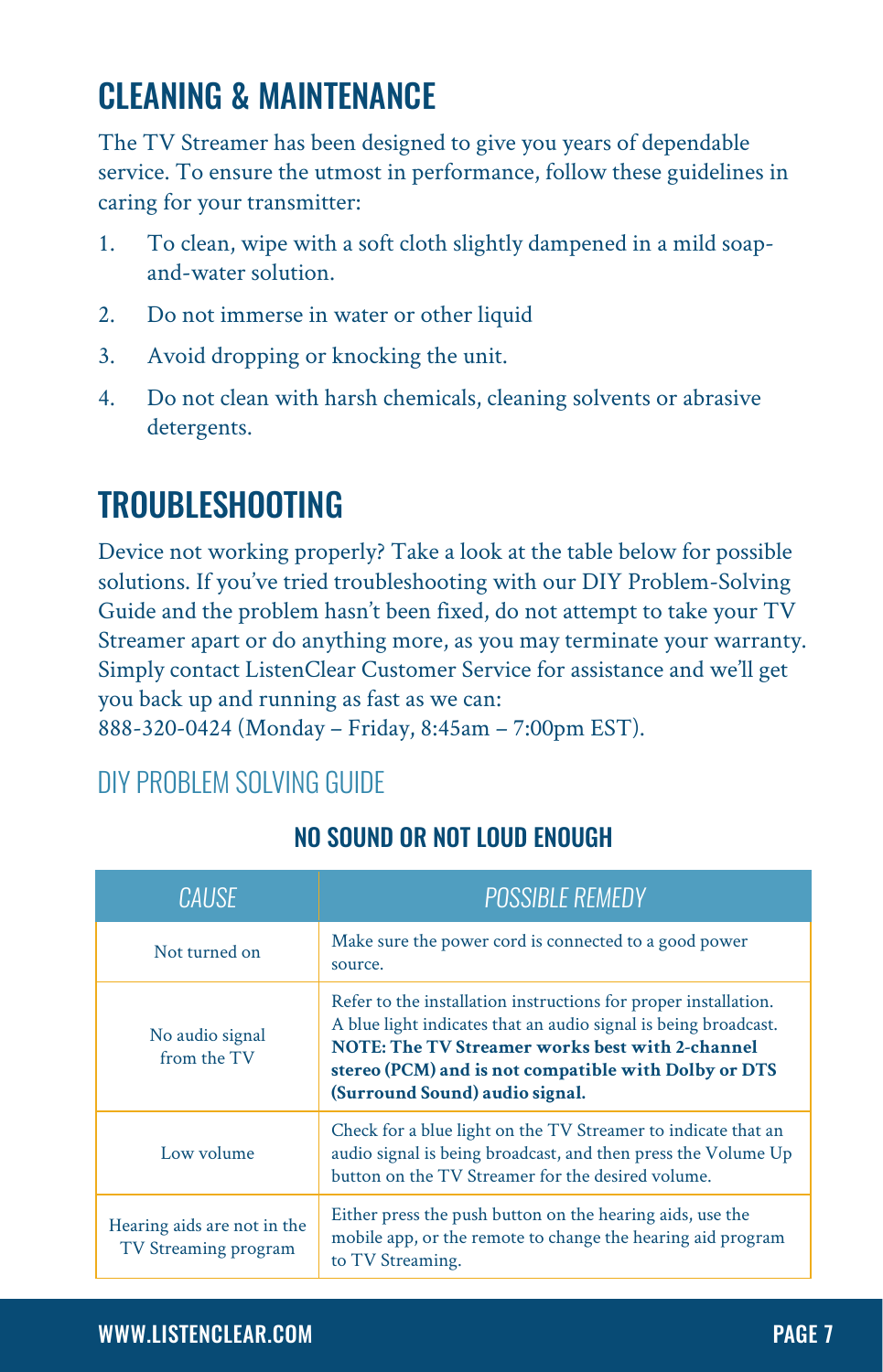#### RAPID AUDIO STATIC

| <b>CAUSE</b>        | <b>POSSIBLE REMEDY</b>                                                                                                                                                                                                                                                                                                                                                                                                                                                                                      |
|---------------------|-------------------------------------------------------------------------------------------------------------------------------------------------------------------------------------------------------------------------------------------------------------------------------------------------------------------------------------------------------------------------------------------------------------------------------------------------------------------------------------------------------------|
| Digital Audio Cable | Refer to the installation instructions for proper installation.<br>A blue light indicates that an audio signal is being broadcast.<br>NOTE: The TV Streamer works best with 2-channel<br>stereo (PCM) and is not compatible with Dolby or DTS<br>(Surround Sound) audio signal.                                                                                                                                                                                                                             |
|                     | If you are using the Digital audio cable to connect the<br>TV Streamer to your TV, the settings on your TV must<br>be adjusted so that Dolby or DTS (Surround Sound)<br>is turned OFF in order for proper operation to occur.<br>Some TV sets also have an audio option in which<br>2-channel stereo (PCM) audio output can be selected.                                                                                                                                                                    |
|                     | If you are using the Digital audio cable to connect the<br>TV Streamer to your cable receiver box, satellite dish<br>receiver, DVR receiver, streaming device, or other<br>input device, that device must be adjusted manually<br>in its settings so that Dolbyor DTS (Surround Sound)<br>is turned OFF in order for proper operation to occur.<br>Most cable, satellite, and streaming devices have an<br>audio option to do so, or an additional option to select<br>2-channel stereo (PCM) audio output. |
|                     | If possible, use the Analog cable to connect the TV<br>Streamer to your TV or Home Theater device.                                                                                                                                                                                                                                                                                                                                                                                                          |

## THE FINE PRINT

#### *INTENDED USE*

The TV Streamer is intended as a wireless transmitter of sound from a TV to certain ListenClear wireless hearing aids.

#### *SERVICE AND WARRANTY*

Your TV Streamer includes a one-year limited warranty against defects in material and workmanship. Please ask your hearing care professional about the duration. All claims must be submitted to Manufacturer WITH the merchandise and WITHIN the warranty period. Manufacturer will repair or replace any defective merchandise covered by this warranty at Manufacturer's sole discretion during the Term of the manufacturer's warranty period. All warranties are void if the merchandise (or any part thereof) has been misused, abused, tampered with, or modified in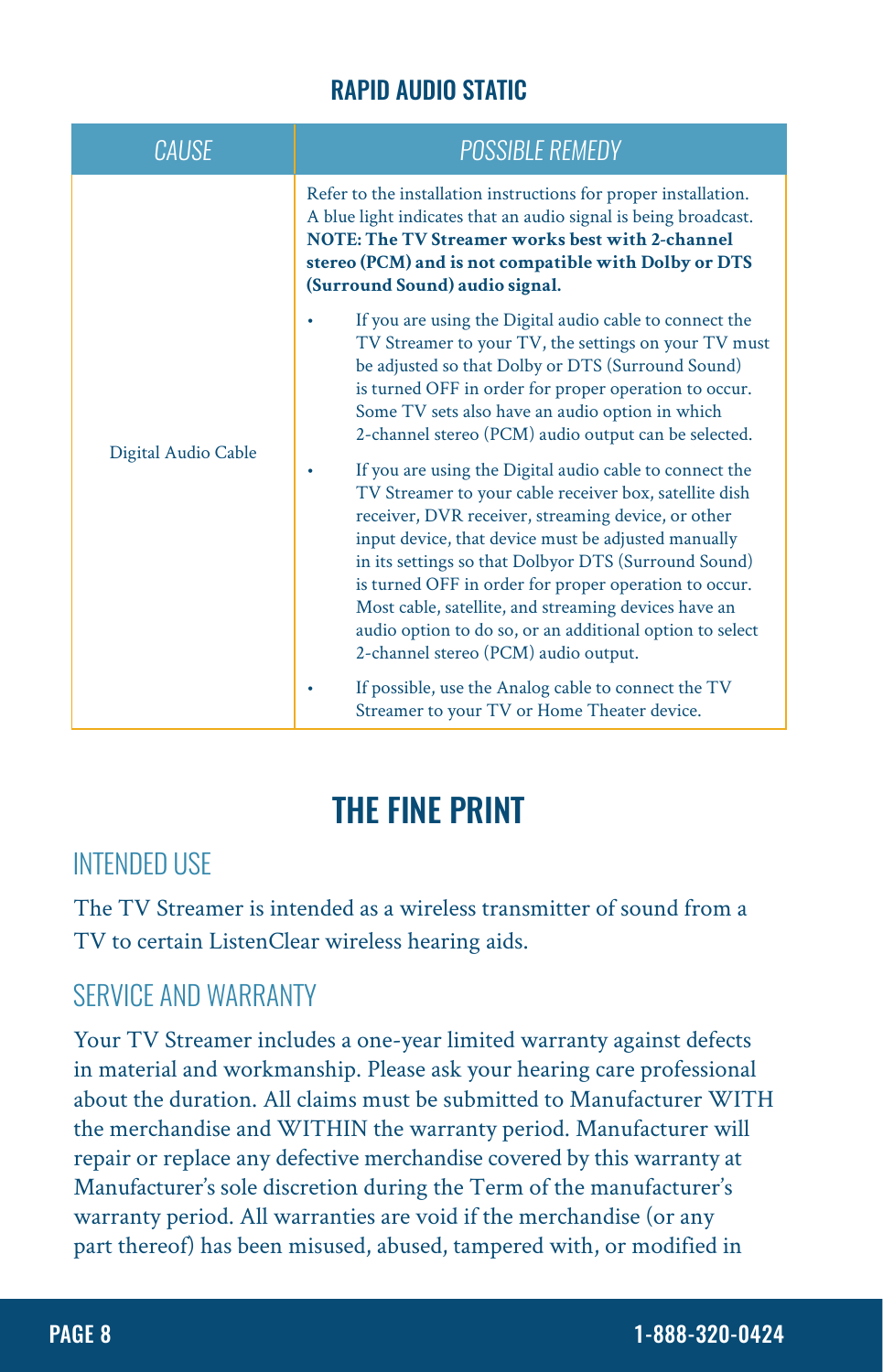any way, or if the serial number is altered, effaced or removed, or if any unauthorized repairs have been made to the merchandise.

Manufacturer shall not be liable for any special, indirect, incidental or consequential damages in connection with the use of the merchandise or for the breach of any of the obligations owed to the purchaser, or any customer of the purchaser, if any. In the event legal liability of Manufacturer is established for any cause or reason whatsoever, including, without limitation for breach of warranty, the sole and exclusive liability of Manufacturer and the exclusive remedy of purchaser or any customer of the purchaser shall be the recovery of an amount not exceeding the original price charged by Manufacturer to the purchaser for the merchandise.

MANUFACTURER MAKES NO WARRANTY, EITHER EXPRESSED OR IMPLIED, THAT THE MERCHANDISE IS MERCHANTABLE OR FIT OR SUITABLE FOR ANY PARTICULAR USE OR PURPOSE. MANUFACTURER MAKES NO OTHER WARRANTY, EXPRESS OR IMPLIED, EXCEPT AS IS EXPRESSLY SET FORTH HEREIN, ALL SUCH OTHER WARRANTIES BEING HEREBY DISCLAIMED.

In the event your TV Streamer needs repair, please contact ListenClear at 888-320-0424 (Monday – Friday, 8:45am – 7:00pm EST) or contact your hearing care professional.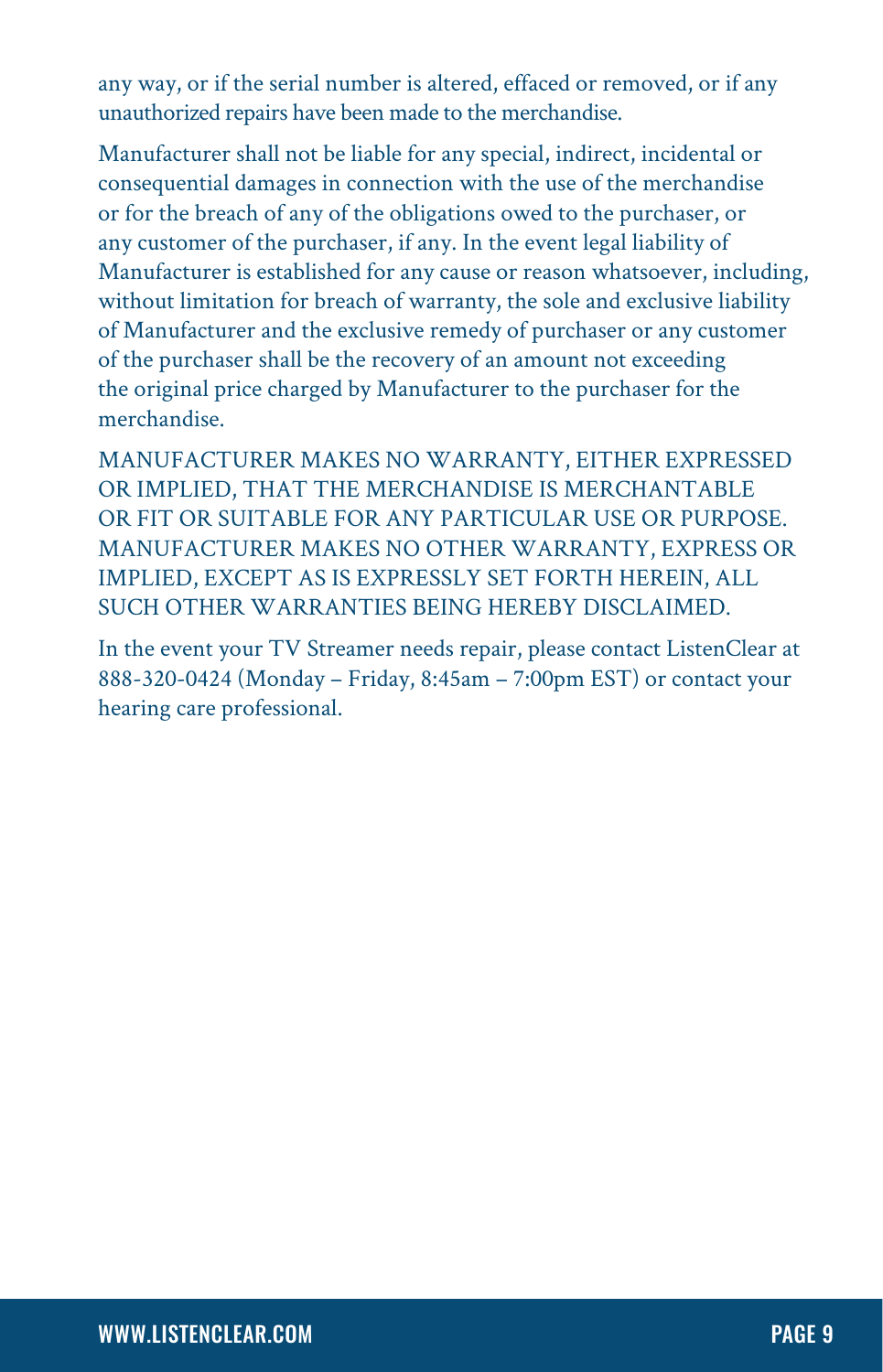## *FCC COMPLIANCE*

This device complies with Part 15 of the Federal Communication Commission (FCC) rules. Operation is subject to the following two conditions:

1. This device may not cause harmful interference.

2. This device must accept any interference received, including interference that may cause undesired operation.

Changes or modifications not expressly approved by the party responsible for compliance could void the user's authority to operate the equipment.

This device is certified under: FCC ID: 2ADKC-TVS

NOTE: This equipment has been tested and found to comply with the limits for a Class B digital device, pursuant to part 15 of the FCC Rules. These limits are designed to provide reasonable protection against harmful interference in a residential installation. However, interference with your TV Streamer and other devices may occur, (e.g. some mobile telephones, citizens band devices and other wireless devices). If this occurs, increase the distance between the TV Streamer and the interfering device. This equipment generates, uses and can radiate radio frequency energy and, if not installed and used in accordance with the instructions, may cause harmful interference to radio communications. However, there is no guarantee that interference will not occur in a particular installation. If this equipment does cause harmful interference to radio or television reception, which can be determined by turning the equipment off and on, the user is encouraged to try to correct the interference by one or more of the following measures:

- Reorient or relocate the receiving antenna.
- Increase the separation between the equipment and receiver.
- Connect the equipment into an outlet on a circuit different from that to which the receiver is connected.
- Consult the dealer or an experienced radio/TV technician for help.

To comply with FCC RF exposure requirements, the device and the antenna for this device must be installed to ensure a minimum separation distance of 20cm or more from a person's body. Other operating configurations should be avoided.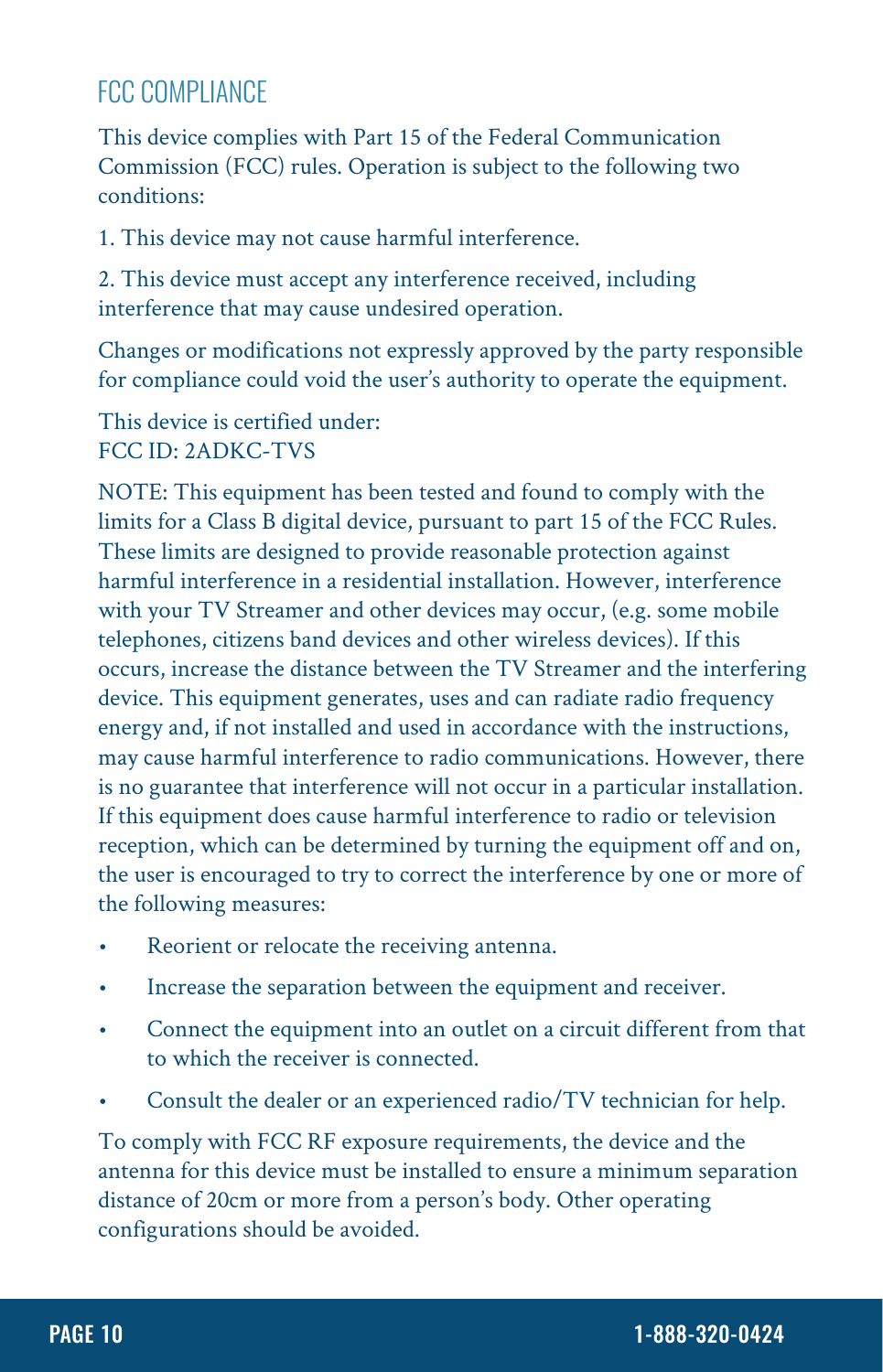## *TECHNICAL INFORMATION*

This TV Streamer contains a wireless transmitter using 2.4 GHz technology. The emission power from the TV Streamer is max. 20 dBm EIRP. Due to the limited space available on the TV Streamer, relevant approval markings can be found in this document.

#### *MODEL LISTING*

This booklet is valid for the following Premier family of TV Streamer models:

• Kairos TV Streamer



Clearity, LLC 8408 South Delaware Ave., Tulsa, OK 74137, USA TEL: 918-301-2100



Electronic equipment - dispose according to local regulations.

#### WWW.LISTENCLEAR.COM PAGE 11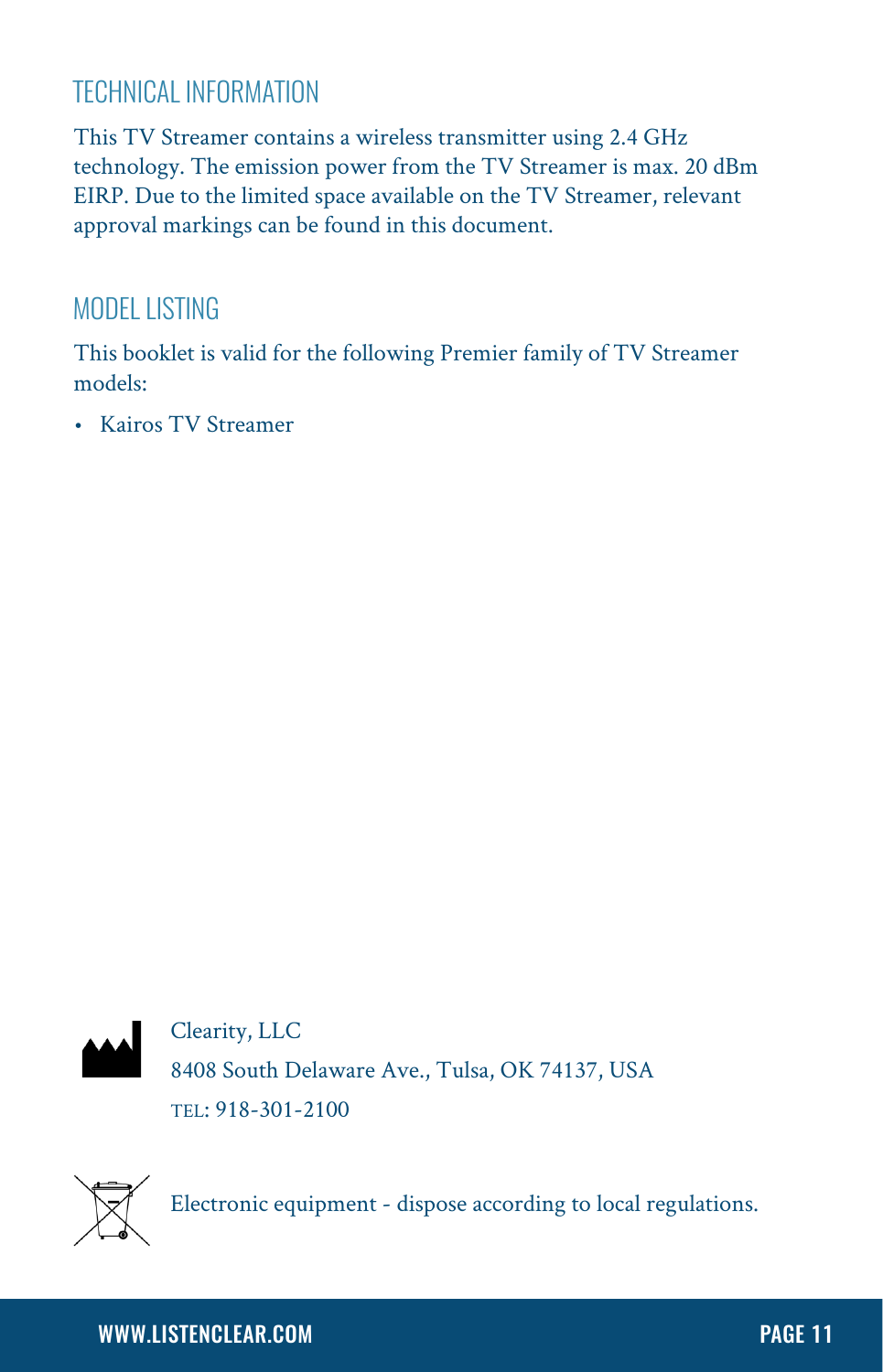## **NOTES**

To help make this new change a positive experience, we recommend you keep a list of all the ups and downs of the transition to your new hearing experience with the TV Streamer. Take note of the moments that are working the most, those that aren't and anything else you think would help when discussing with your doctor or our friendly Customer Service team. Good luck, you're about to hear a world of difference.